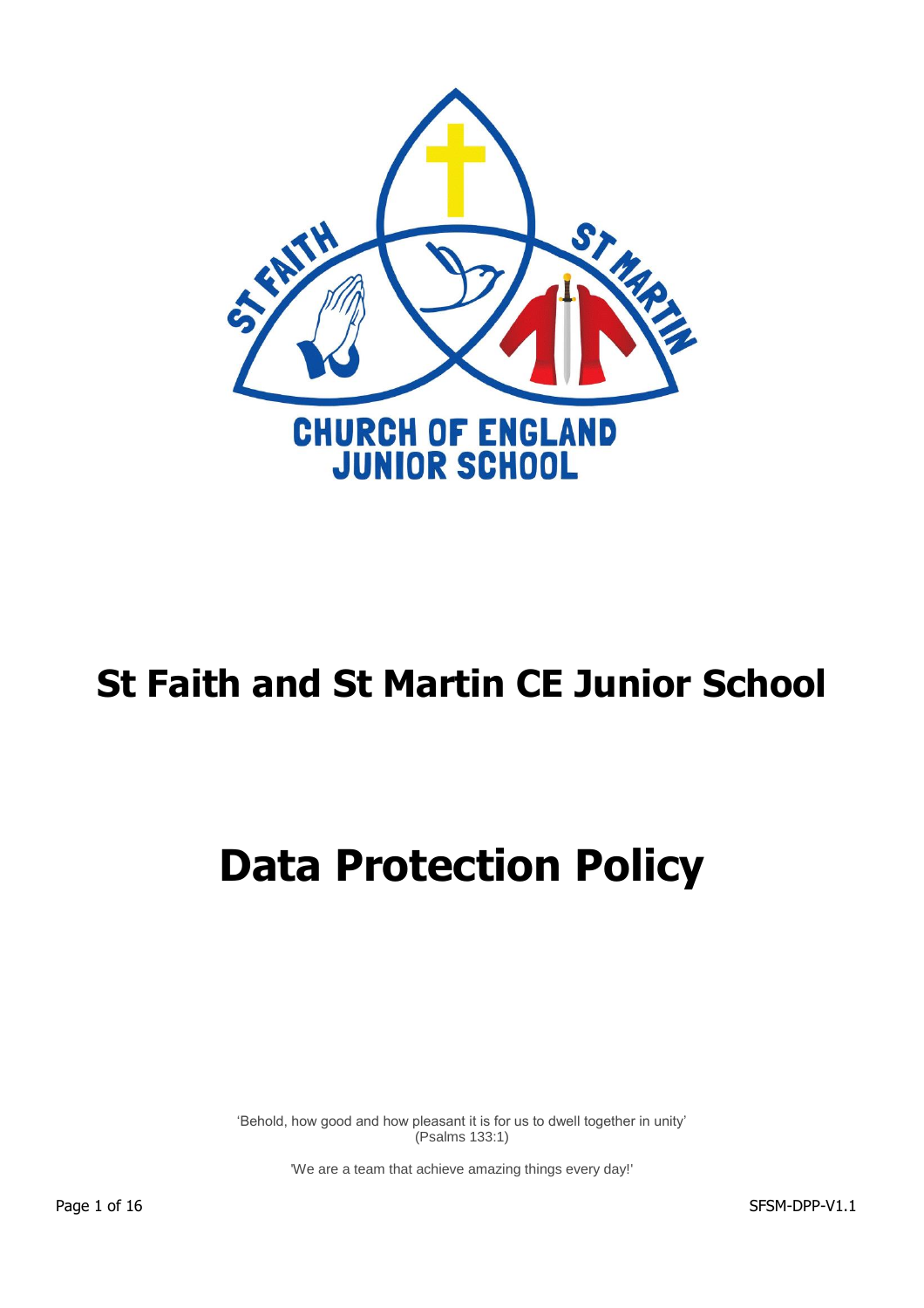| <b>Document Type</b>                  | Data Protection Policy                                                                                  |                     |                         |           |
|---------------------------------------|---------------------------------------------------------------------------------------------------------|---------------------|-------------------------|-----------|
| <b>Reference/Version Number</b>       | SFSM-DPP-V1.1                                                                                           |                     |                         |           |
| <b>Summary</b>                        | This policy applies to all personal data, regardless of whether it is in<br>paper or electronic format. |                     |                         |           |
| <b>Associated Documents</b>           | Freedom of Information Policy                                                                           |                     |                         |           |
| <b>Target Audience</b>                | All Employees                                                                                           |                     |                         |           |
| <b>Date of this Version</b>           | May 2021                                                                                                |                     |                         |           |
| <b>Document Owner</b>                 | Data Protection Officer                                                                                 |                     |                         |           |
| <b>Approved/Ratified by</b>           | Full Governing<br>Committee                                                                             | <b>Meeting Date</b> |                         |           |
|                                       | <b>Full Governing</b><br>Committee                                                                      | <b>Meeting Date</b> |                         | 25.5.2021 |
|                                       |                                                                                                         | <b>Meeting Date</b> |                         |           |
|                                       |                                                                                                         | <b>Meeting Date</b> |                         |           |
| Date uploaded on to School website    |                                                                                                         |                     |                         |           |
| <b>Review Frequency</b>               | Annual                                                                                                  |                     | <b>Next Review Date</b> | May 2022  |
| <b>Signature of Chair of Trustees</b> |                                                                                                         |                     |                         |           |

'Behold, how good and how pleasant it is for us to dwell together in unity' (Psalms 133:1)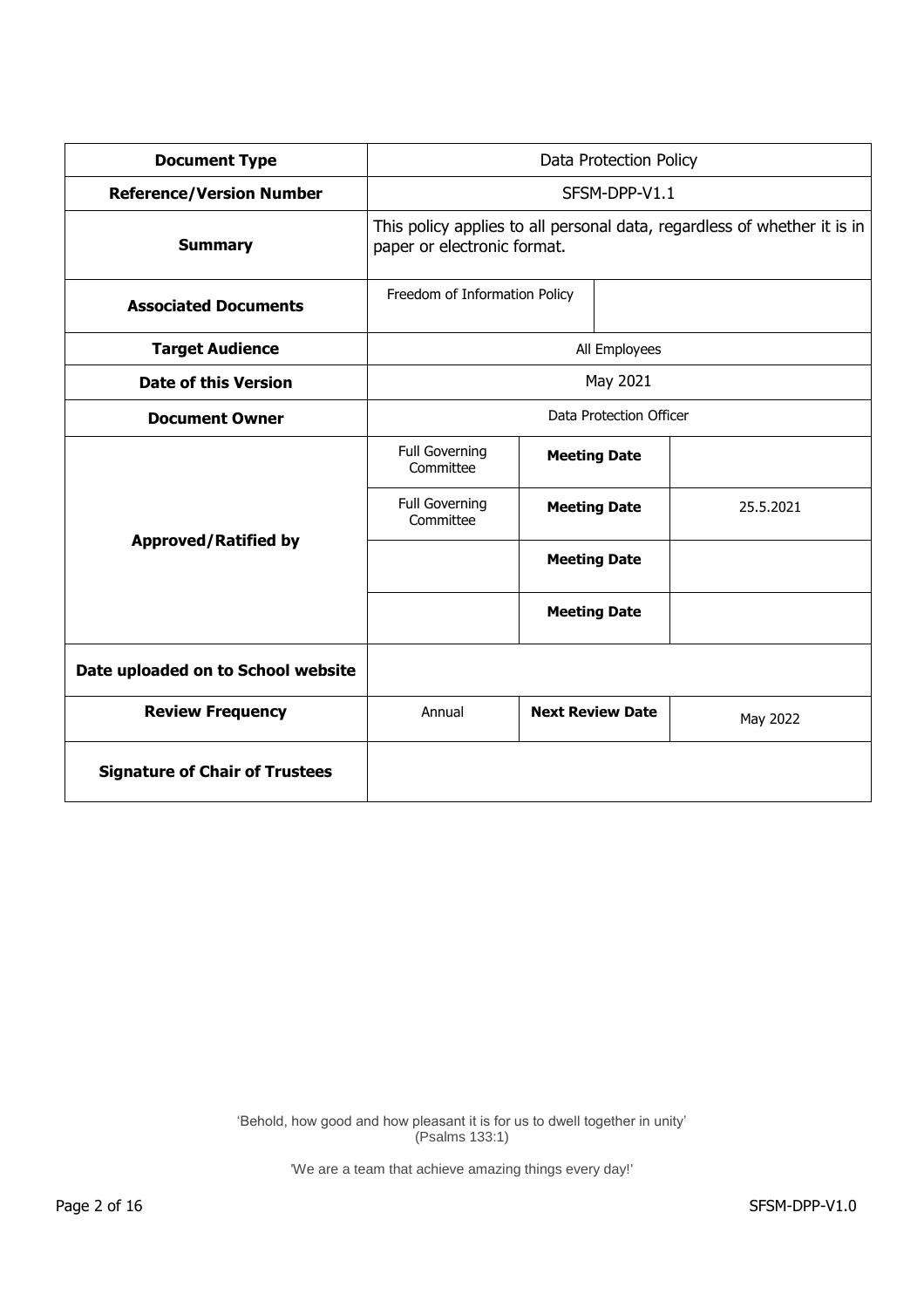## **VERSION CONTROL**

| <b>Date</b> | <b>Version No:</b> | <b>Revisions from previous version</b>                                                                                                                               | <b>Notes</b>                                                                                                                                                                    |
|-------------|--------------------|----------------------------------------------------------------------------------------------------------------------------------------------------------------------|---------------------------------------------------------------------------------------------------------------------------------------------------------------------------------|
|             | 1.0                |                                                                                                                                                                      |                                                                                                                                                                                 |
| May 2021    | 1.1                | <b>Annual Review</b>                                                                                                                                                 |                                                                                                                                                                                 |
|             |                    | <b>SECTION 1</b><br>Removed links to EU legislation and<br>replaced with a reference to UK data<br>protection law.                                                   | To keep all references to legislation in Section 2                                                                                                                              |
|             |                    | <b>SECTION 2</b><br>Added link to the UK GDPR legislation                                                                                                            | The EU GDPR has been incorporated into UK<br>legislation by the Data Protection, Privacy and<br><b>Electronic Communications (Amendments etc)</b><br>(EU Exit) Regulations 2020 |
|             |                    | <b>SECTION 5.4</b><br>Changed wording around transferring<br>personal data outside the 'European<br>Economic Area' (EEA) to transferring it<br>outside the 'UK'      | The UK is no longer in the EEA                                                                                                                                                  |
|             |                    | <b>SECTION 6</b><br>Replaced GDPR with UK GDPR                                                                                                                       | To make it clear that we are referring to the UK<br>version.                                                                                                                    |
|             |                    | <b>SECTION 8</b><br>Changed wording around data protection<br>law to 'UK data protection law'                                                                        | To specify that we are referring to thew UK<br>legislation outlined in Section 2.                                                                                               |
|             |                    | <b>SECTION 14</b><br>Changed wording around transferring<br>personal data outside of the 'European<br>Economic Area (EEA)' to transferring it<br>outside of the 'UK' | The UK is no longer in the EEA                                                                                                                                                  |
|             |                    | <b>SECTION 19</b><br>Suggested an annual review frequency for<br>the policy                                                                                          | To reflect the DfE's recommendation in its<br>advice on statutory policies.                                                                                                     |
| May 2022    |                    |                                                                                                                                                                      |                                                                                                                                                                                 |
|             |                    |                                                                                                                                                                      |                                                                                                                                                                                 |

'Behold, how good and how pleasant it is for us to dwell together in unity' (Psalms 133:1)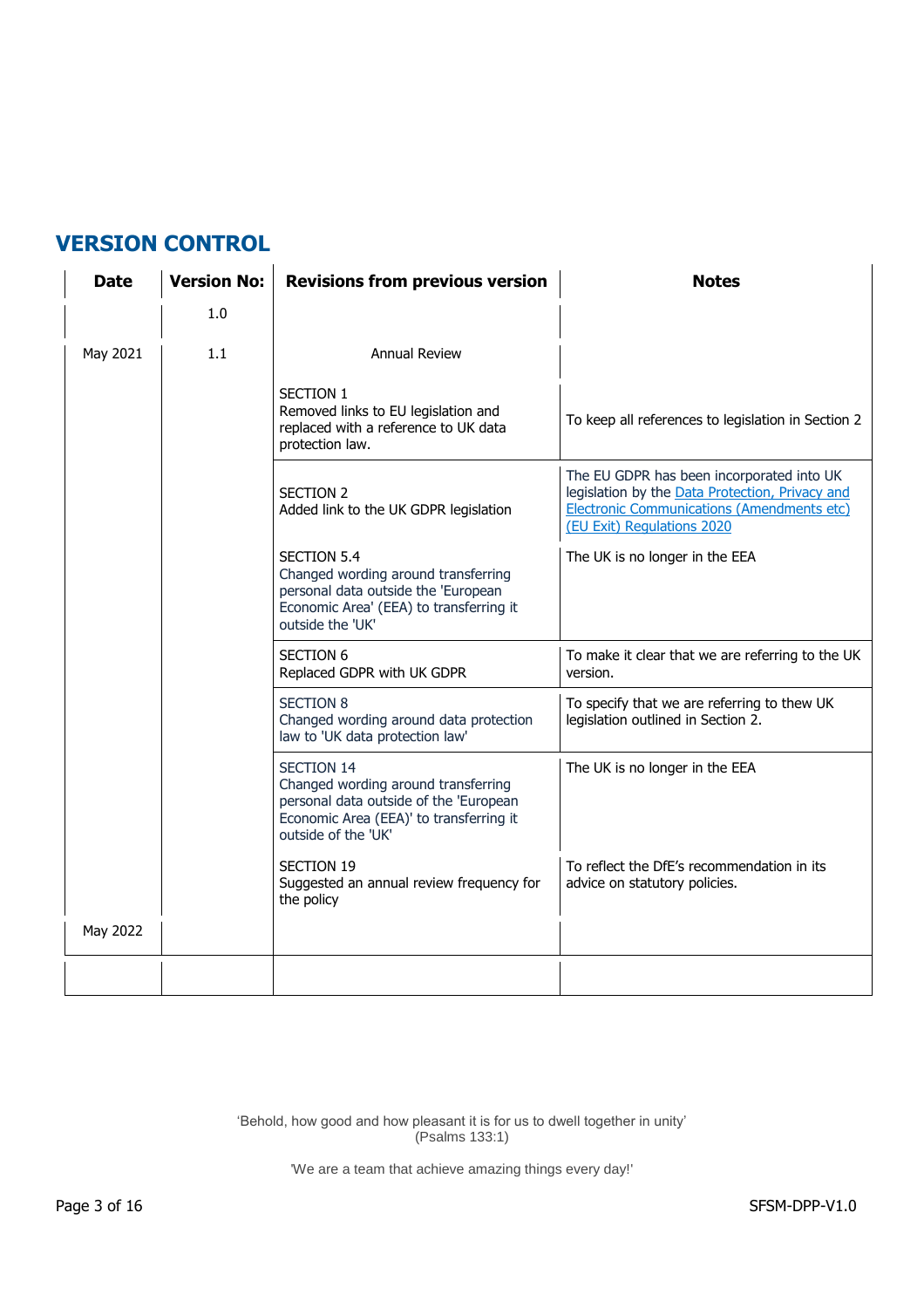'Behold, how good and how pleasant it is for us to dwell together in unity' (Psalms 133:1)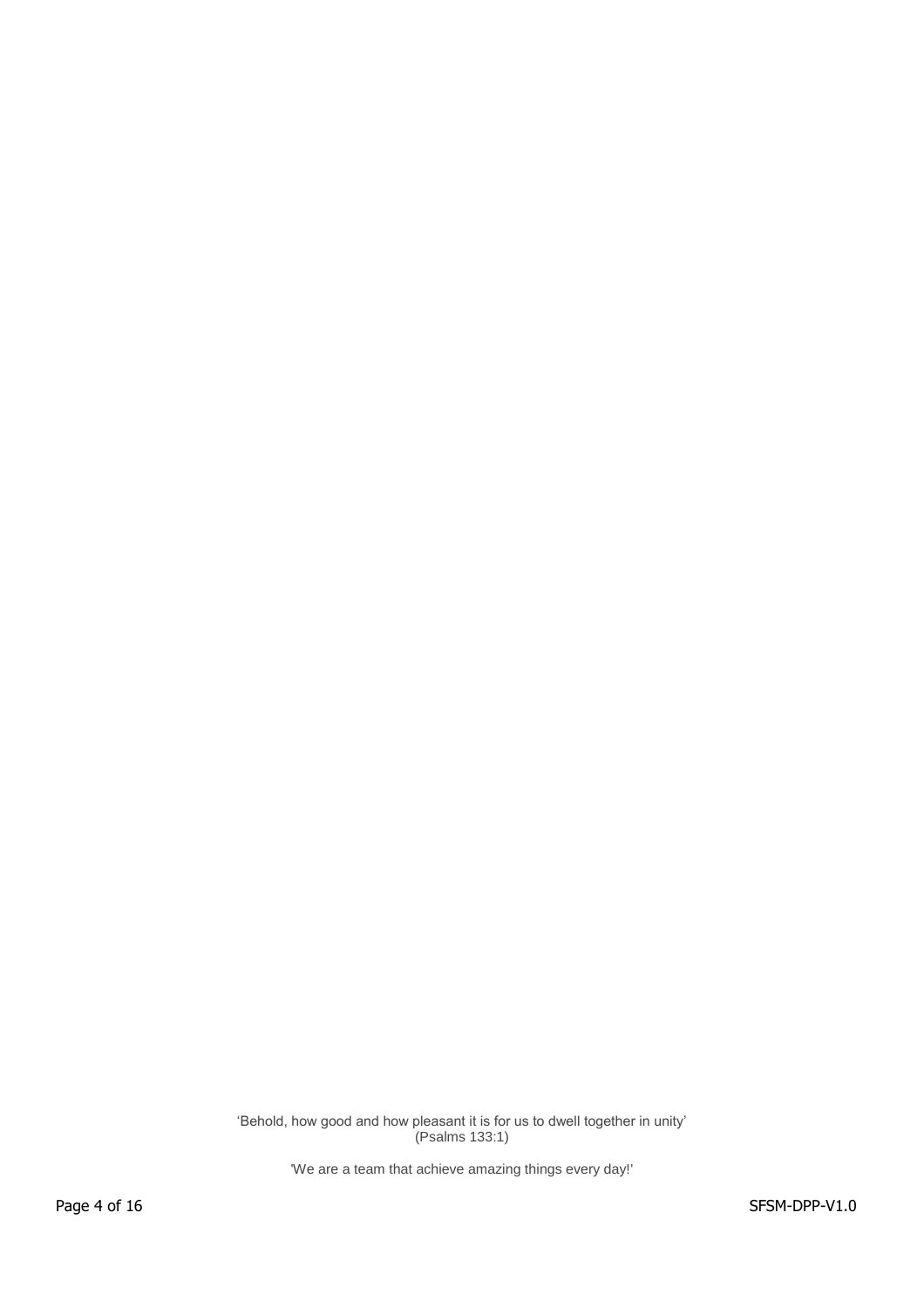#### **Contents**

| 1. |  |
|----|--|
| 2. |  |
| 3. |  |
| 4. |  |
| 5. |  |
|    |  |
|    |  |
|    |  |
|    |  |
| 6. |  |
| 7. |  |
|    |  |
|    |  |
| 8. |  |
| 9. |  |
|    |  |
|    |  |
|    |  |
|    |  |
|    |  |
|    |  |
|    |  |
|    |  |
|    |  |
|    |  |
|    |  |
|    |  |
|    |  |
|    |  |
|    |  |
|    |  |
|    |  |
|    |  |

'Behold, how good and how pleasant it is for us to dwell together in unity'<br>(Psalms 133:1)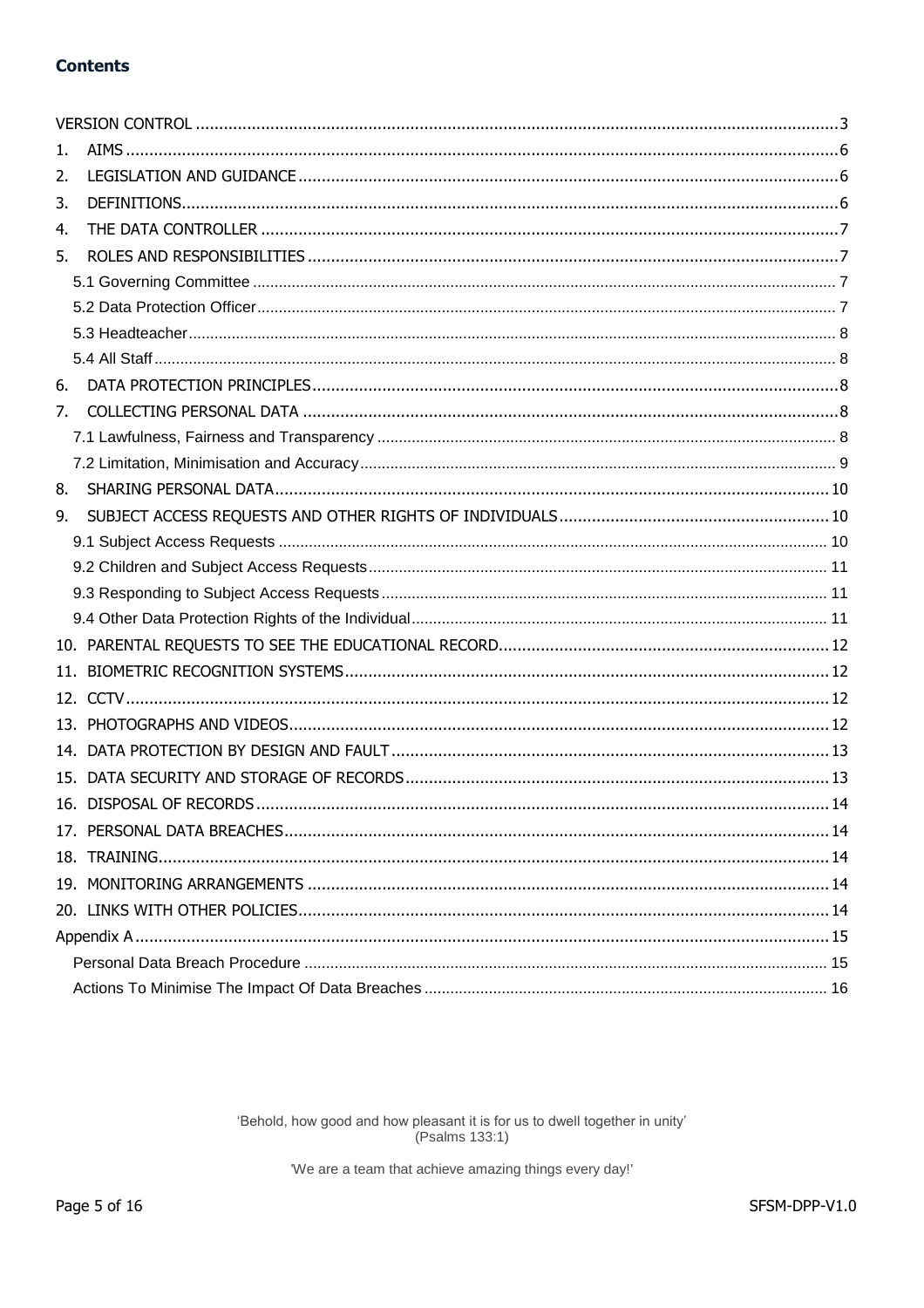## **1. AIMS**

- a. Our school aims to ensure that all personal data collected about staff, pupils, parents, governors, visitors and other individuals is collected, stored and processed in accordance with UK data protection law.
- b. This policy applies to all personal data, regardless of whether it is in paper or electronic format.

## **2. LEGISLATION AND GUIDANCE**

a. This policy meets the requirements of the:

- i. UK General Data Protection Regulation (UK GDPR) the EU GDPR was incorporated into UK legislation, with some amendments, by The Data Protection, Privacy and Electronic [Communications](https://www.legislation.gov.uk/uksi/2020/1586/made) (Amendments etc) (EU Exit) [Regulations](https://www.legislation.gov.uk/uksi/2020/1586/made) 2020
- ii. Data [Protection](http://www.legislation.gov.uk/ukpga/2018/12/contents/enacted) Act 2018 (DPA 2018)
- b. It is based on guidance published by the Information Commissioner's Office (ICO) on the [GDPR.](https://ico.org.uk/for-organisations/guide-to-the-general-data-protection-regulation-gdpr/)
- c. It meets the requirements of the [Protection](https://www.legislation.gov.uk/ukpga/2012/9/part/1/chapter/2) of Freedoms Act 2012 when referring to our use of biometric data.
- d. It also reflects the ICO's code of [practice](https://ico.org.uk/media/for-organisations/documents/1542/cctv-code-of-practice.pdf) for the use of surveillance cameras and personal information.
- e. In addition, this policy complies with regulation 5 of the **Education (Pupil [Information\)](http://www.legislation.gov.uk/uksi/2005/1437/regulation/5/made) (England) Regulations** [2005,](http://www.legislation.gov.uk/uksi/2005/1437/regulation/5/made) which gives parents the right of access to their child's educational record.

## **3. DEFINITIONS**

| <b>TERM</b>   | <b>DEFINITION</b>                                                                                                                                                                                                                                                                                                                                                                         |
|---------------|-------------------------------------------------------------------------------------------------------------------------------------------------------------------------------------------------------------------------------------------------------------------------------------------------------------------------------------------------------------------------------------------|
| Personal data | Any information relating to an identified, or identifiable, living individual.<br>This may include the individual's:<br>Name (including initials)<br>Identification number<br>Location data<br>• Online identifier, such as a username<br>may also include factors specific to the individual's physical,<br>It<br>physiological, genetic, mental, economic, cultural or social identity. |

'Behold, how good and how pleasant it is for us to dwell together in unity' (Psalms 133:1)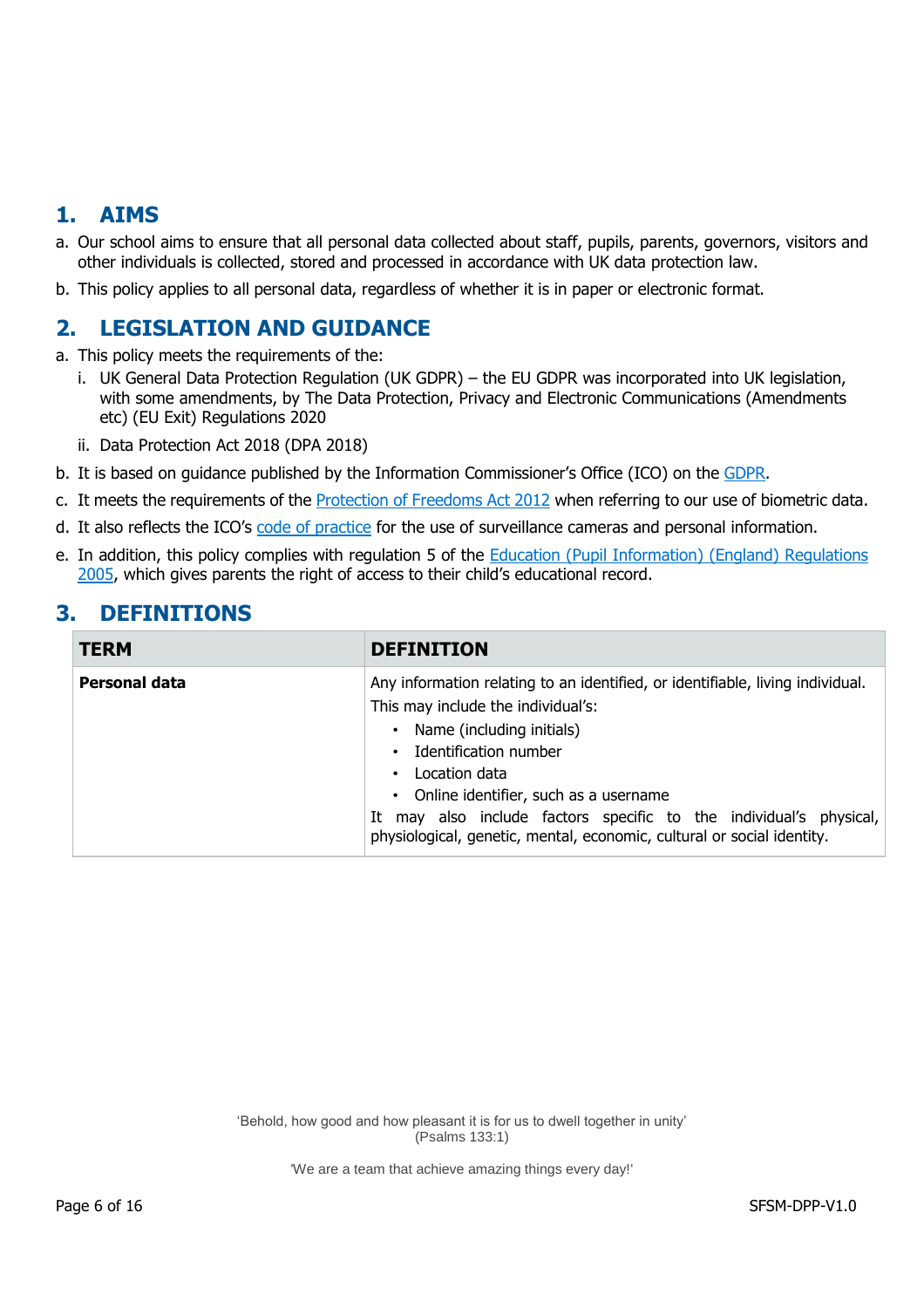| <b>TERM</b>                         | <b>DEFINITION</b>                                                                                                                                                                                                                                                                                                                                                                                                                                       |  |  |
|-------------------------------------|---------------------------------------------------------------------------------------------------------------------------------------------------------------------------------------------------------------------------------------------------------------------------------------------------------------------------------------------------------------------------------------------------------------------------------------------------------|--|--|
| Special categories of personal data | Personal data which is more sensitive and so needs more protection,<br>including information about an individual's:<br>Racial or ethnic origin<br>$\bullet$<br>Political opinions<br>Religious or philosophical beliefs<br>$\bullet$<br>Trade union membership<br>Genetics<br>Biometrics (such as fingerprints, retina and iris patterns), where<br>used for identification purposes<br>• Health - physical or mental<br>Sex life or sexual orientation |  |  |
| <b>Processing</b>                   | Anything done to personal data, such as collecting, recording, organising,<br>structuring, storing, adapting, altering, retrieving, using, disseminating,<br>erasing or destroying.<br>Processing can be automated or manual.                                                                                                                                                                                                                           |  |  |
| Data subject                        | The identified or identifiable individual whose personal data is held or<br>processed.                                                                                                                                                                                                                                                                                                                                                                  |  |  |
| Data controller                     | A person or organisation that determines the purposes and the means of<br>processing of personal data.                                                                                                                                                                                                                                                                                                                                                  |  |  |
| Data processor                      | A person or other body, other than an employee of the data controller, who<br>processes personal data on behalf of the data controller.                                                                                                                                                                                                                                                                                                                 |  |  |
| Personal data breach                | A breach of security leading to the accidental or unlawful destruction, loss,<br>alteration, unauthorised disclosure of, or access to, personal data.                                                                                                                                                                                                                                                                                                   |  |  |

## **4. THE DATA CONTROLLER**

- a. Our school processes personal data relating to parents, pupils, staff, governors, visitors and others, and therefore is a data controller.
- b. The school has paid a registration fee to the ICO, as legally required.

#### **5. ROLES AND RESPONSIBILITIES**

a. This policy applies to all staff employed by our school, and to external organisations or individuals working on our behalf. Staff who do not comply with this policy may face disciplinary action.

#### **5.1 Governing Committee**

a. The governing board has overall responsibility for ensuring that our school complies with all relevant data protection obligations.

#### **5.2 Data Protection Officer**

- a. The data protection officer (DPO) is responsible for overseeing the implementation of this policy, monitoring our compliance with data protection law, and developing related policies and guidelines where applicable.
- b. They will provide an annual report of their activities directly to the governing board and, where relevant, report to the board their advice and recommendations on school data protection issues.
- c. The DPO is also the first point of contact for individuals whose data the school processes, and for the ICO.

'Behold, how good and how pleasant it is for us to dwell together in unity' (Psalms 133:1)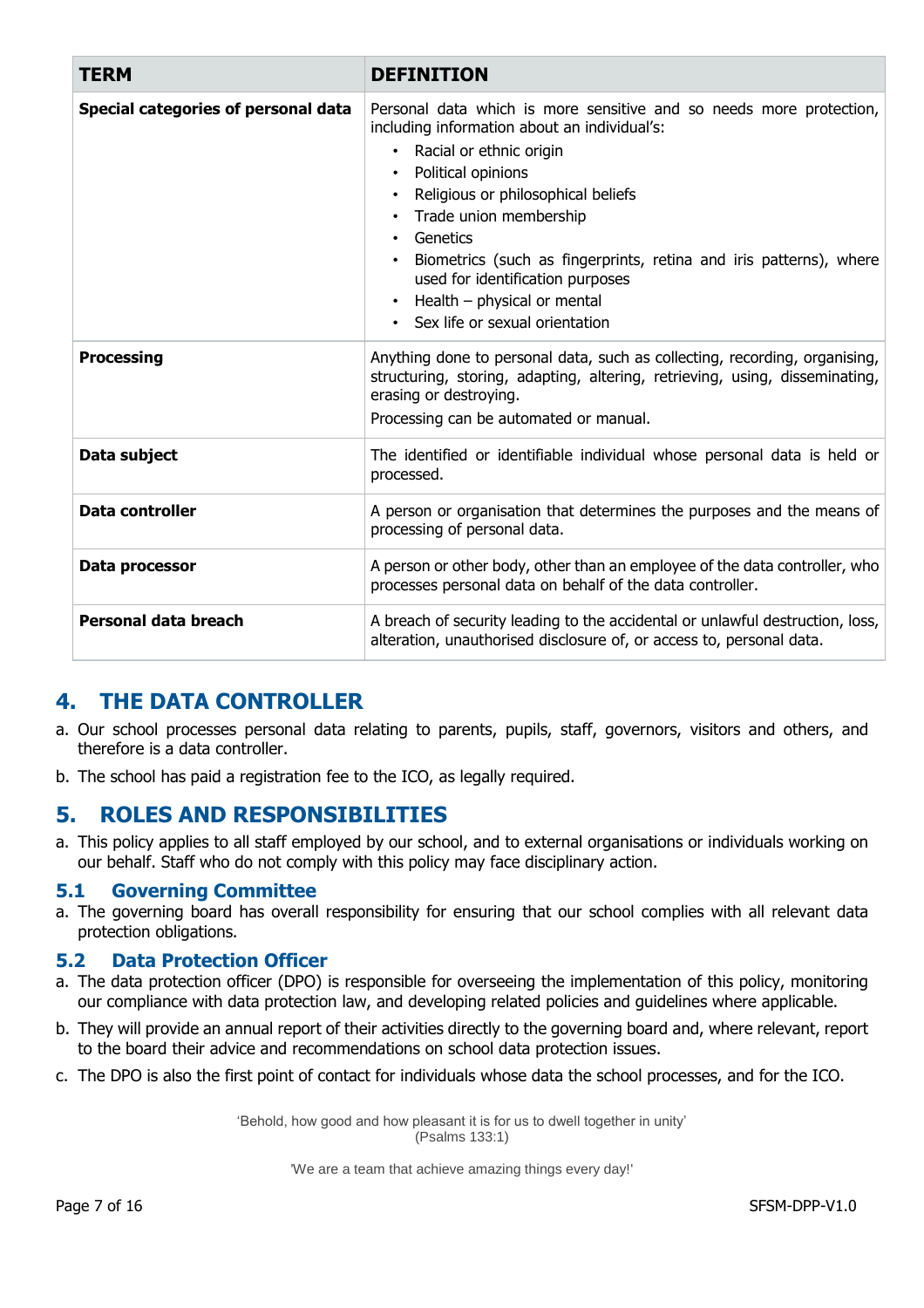- d. Full details of the DPO's responsibilities are set out in their job description.
- e. Our DPO is Martin Kyle, Headteacher and is contactable via [martin.kyle@sfsm.lincs.sch.uk](mailto:martin.kyle@sfsm.lincs.sch.uk)

#### **5.3 Headteacher**

a. The Headteacher acts as the representative of the data controller on a day-to-day basis.

#### **5.4 All Staff**

- a. Staff are responsible for:
	- i. Collecting, storing and processing any personal data in accordance with this policy
	- ii. Informing the school of any changes to their personal data, such as a change of address
	- iii. Contacting the DPO in the following circumstances:
		- With any questions about the operation of this policy, data protection law, retaining personal data or keeping personal data secure
		- If they have any concerns that this policy is not being followed
		- If they are unsure whether or not they have a lawful basis to use personal data in a particular way
		- If they need to rely on or capture consent, draft a privacy notice, deal with data protection rights invoked by an individual, or transfer personal data outside the UK
		- If there has been a data breach
		- Whenever they are engaging in a new activity that may affect the privacy rights of individuals
		- If they need help with any contracts or sharing personal data with third parties

## **6. DATA PROTECTION PRINCIPLES**

- a. The UK GDPR is based on data protection principles that our school must comply with.
- b. The principles say that personal data must be:
	- i. Processed lawfully, fairly and in a transparent manner
	- ii. Collected for specified, explicit and legitimate purposes
	- iii. Adequate, relevant and limited to what is necessary to fulfil the purposes for which it is processed
	- iv. Accurate and, where necessary, kept up to date
	- v. Kept for no longer than is necessary for the purposes for which it is processed
	- vi. Processed in a way that ensures it is appropriately secure
- c. This policy sets out how the school aims to comply with these principles.

## **7. COLLECTING PERSONAL DATA**

#### **7.1 Lawfulness, Fairness and Transparency**

- a. We will only process personal data where we have one of 6 'lawful bases' (legal reasons) to do so under data protection law:
	- i. The data needs to be processed so that the school can fulfil a contract with the individual, or the individual has asked the school to take specific steps before entering into a contract
	- ii. The data needs to be processed so that the school can comply with a legal obligation
	- iii. The data needs to be processed to ensure the vital interests of the individual or another person i.e. to protect someone's life
	- iv. The data needs to be processed so that the school, as a public authority, can perform a task in the public interest or exercise its official authority

'Behold, how good and how pleasant it is for us to dwell together in unity' (Psalms 133:1)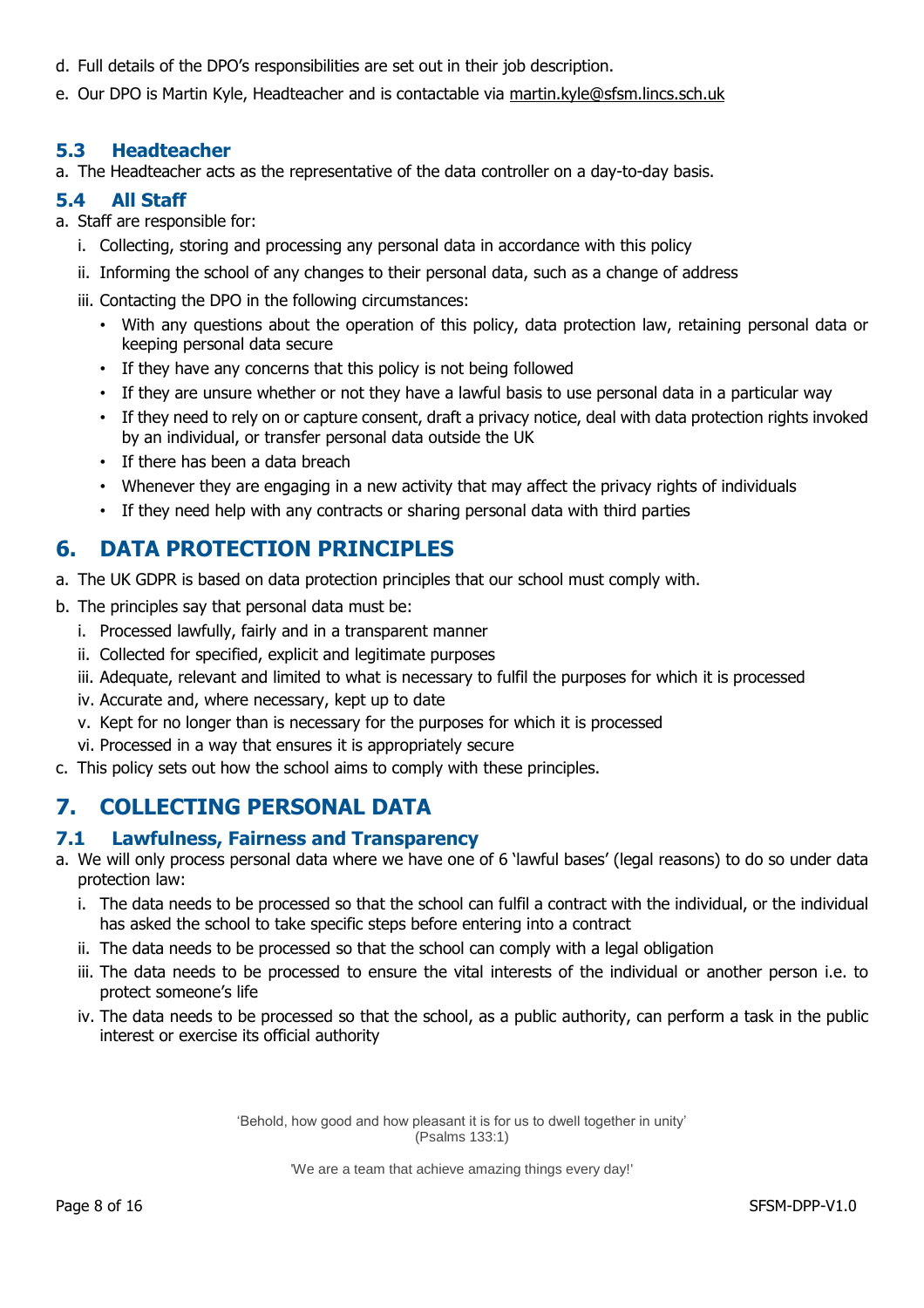- v. The data needs to be processed for the legitimate interests of the school (where the processing is not for any tasks the school performs as a public authority) or a third party, provided the individual's rights and freedoms are not overridden
- vi. The individual (or their parent/carer when appropriate in the case of a pupil) has freely given clear consent
- b. For special categories of personal data, we will also meet one of the special category conditions for processing under data protection law:
	- i. The individual (or their parent/carer when appropriate in the case of a pupil) has given explicit consent
	- ii. The data needs to be processed to perform or exercise obligations or rights in relation to employment, social security or social protection law
	- iii. The data needs to be processed to ensure the vital interests of the individual or another person, where the individual is physically or legally incapable of giving consent
	- iv. The data has already been made manifestly public by the individual
	- v. The data needs to be processed for the establishment, exercise or defence of legal claims
	- vi. The data needs to be processed for reasons of substantial public interest as defined in legislation
	- vii.The data needs to be processed for health or social care purposes, and the processing is done by, or under the direction of, a health or social work professional or by any other person obliged to confidentiality under law
	- viii. The data needs to be processed for public health reasons, and the processing is done by, or under the direction of, a health professional or by any other person obliged to confidentiality under law
	- ix. The data needs to be processed for archiving purposes, scientific or historical research purposes, or statistical purposes, and the processing is in the public interest
- c. For criminal offence data, we will meet both a lawful basis and a condition set out under data protection law. Conditions include:
	- i. The individual (or their parent/carer when appropriate in the case of a pupil) has given consent
	- ii. The data needs to be processed to ensure the vital interests of the individual or another person, where the individual is physically or legally incapable of giving consent
	- iii. The data has already been made manifestly public by the individual
	- iv. The data needs to be processed for or in connection with legal proceedings, to obtain legal advice, or for the establishment, exercise or defence of legal rights
	- v. The data needs to be processed for reasons of substantial public interest as defined in legislation
- d. Whenever we first collect personal data directly from individuals, we will provide them with the relevant information required by data protection law.
- e. We will always consider the fairness of our data processing. We will ensure we do not handle personal data in ways that individuals would not reasonably expect, or use personal data in ways which have unjustified adverse effects on them.

#### **7.2 Limitation, Minimisation and Accuracy**

- a. We will only collect personal data for specified, explicit and legitimate reasons. We will explain these reasons to the individuals when we first collect their data.
- b. If we want to use personal data for reasons other than those given when we first obtained it, we will inform the individuals concerned before we do so, and seek consent where necessary.
- c. Staff must only process personal data where it is necessary in order to do their jobs.
- d. We will keep data accurate and, where necessary, up-to-date. Inaccurate data will be rectified or erased when appropriate.
- e. In addition, when staff no longer need the personal data they hold, they must ensure it is deleted or anonymised. This will be done in accordance with the school's record retention schedule.

'Behold, how good and how pleasant it is for us to dwell together in unity' (Psalms 133:1)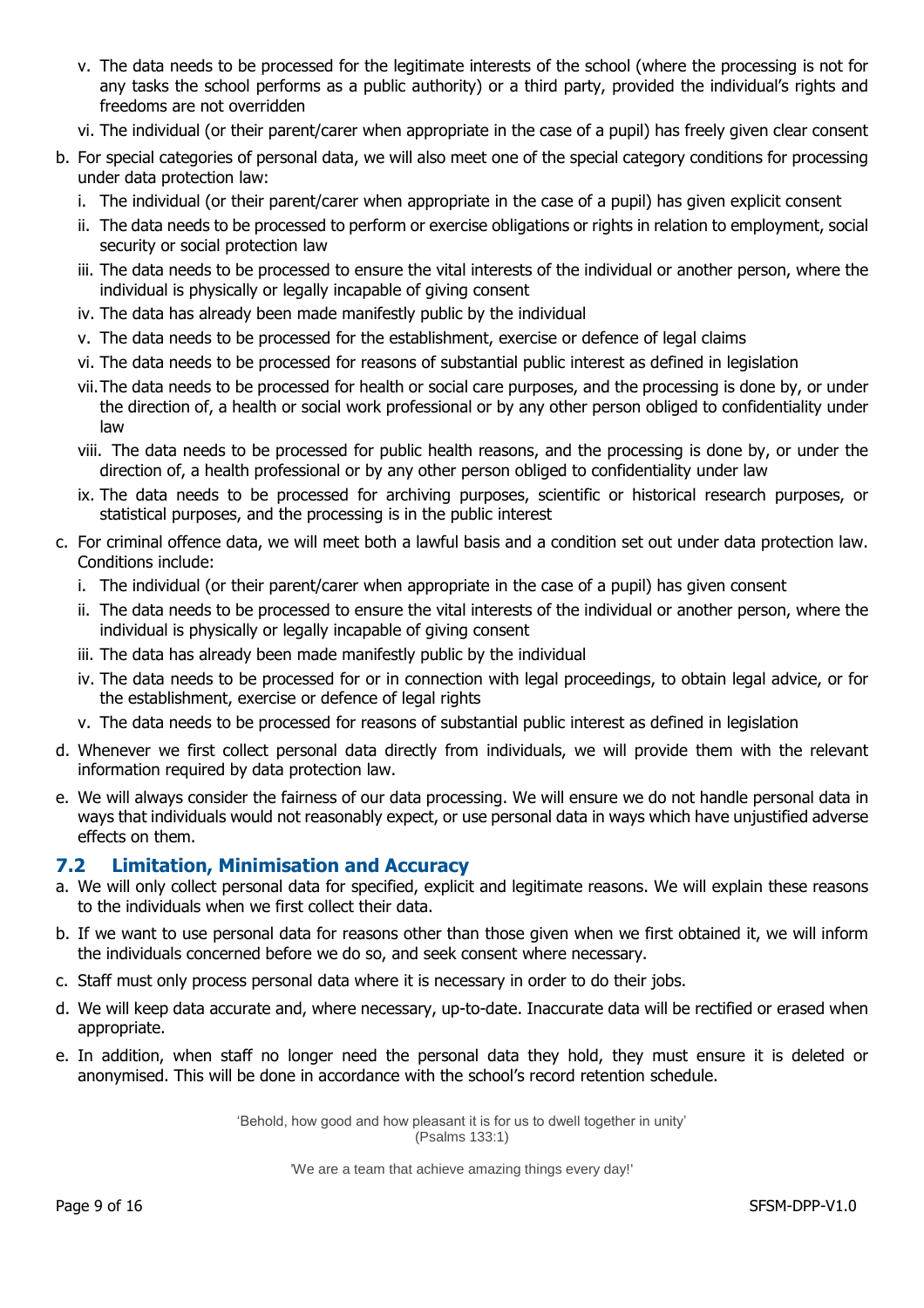## **8. SHARING PERSONAL DATA**

- a. We will not normally share personal data with anyone else without consent, but there are certain circumstances where we may be required to do so. These include, but are not limited to, situations where:
	- i. There is an issue with a pupil or parent/carer that puts the safety of our staff at risk
	- ii. We need to liaise with other agencies we will seek consent as necessary before doing this
	- iii. Our suppliers or contractors need data to enable us to provide services to our staff and pupils for example, IT companies. When doing this, we will:
		- Only appoint suppliers or contractors which can provide sufficient guarantees that they comply with UK data protection law
		- Establish a contract with the supplier or contractor to ensure the fair and lawful processing of any personal data we share
		- Only share data that the supplier or contractor needs to carry out their service
- b. We will also share personal data with law enforcement and government bodies where we are legally required to do so.
- c. We may also share personal data with emergency services and local authorities to help them to respond to an emergency situation that affects any of our pupils or staff.
- d. Where we transfer personal data internationally, we will do so in accordance with UK data protection law.

## **9. SUBJECT ACCESS REQUESTS AND OTHER RIGHTS OF INDIVIDUALS**

#### **9.1 Subject Access Requests**

- a. Individuals have a right to make a 'subject access request' to gain access to personal information that the school holds about them. This includes:
	- i. Confirmation that their personal data is being processed
	- ii. Access to a copy of the data
	- iii. The purposes of the data processing
	- iv. The categories of personal data concerned
	- v. Who the data has been, or will be, shared with
	- vi. How long the data will be stored for, or if this isn't possible, the criteria used to determine this period
	- vii. Where relevant, the existence of the right to request rectification, erasure or restriction, or to object to such processing
	- viii. The right to lodge a complaint with the ICO or another supervisory authority
	- ix. The source of the data, if not the individual
	- x. Whether any automated decision-making is being applied to their data, and what the significance and consequences of this might be for the individual
	- xi. The safeguards provided if the data is being transferred internationally
- b. Subject access requests can be submitted in any form, but we may be able to respond to requests more quickly if they are made in writing and include:
	- i. Name of individual
	- ii. Correspondence address
	- iii. Contact number and email address
	- iv. Details of the information requested
- c. If staff receive a subject access request in any form they must immediately forward it to the DPO.

'Behold, how good and how pleasant it is for us to dwell together in unity' (Psalms 133:1)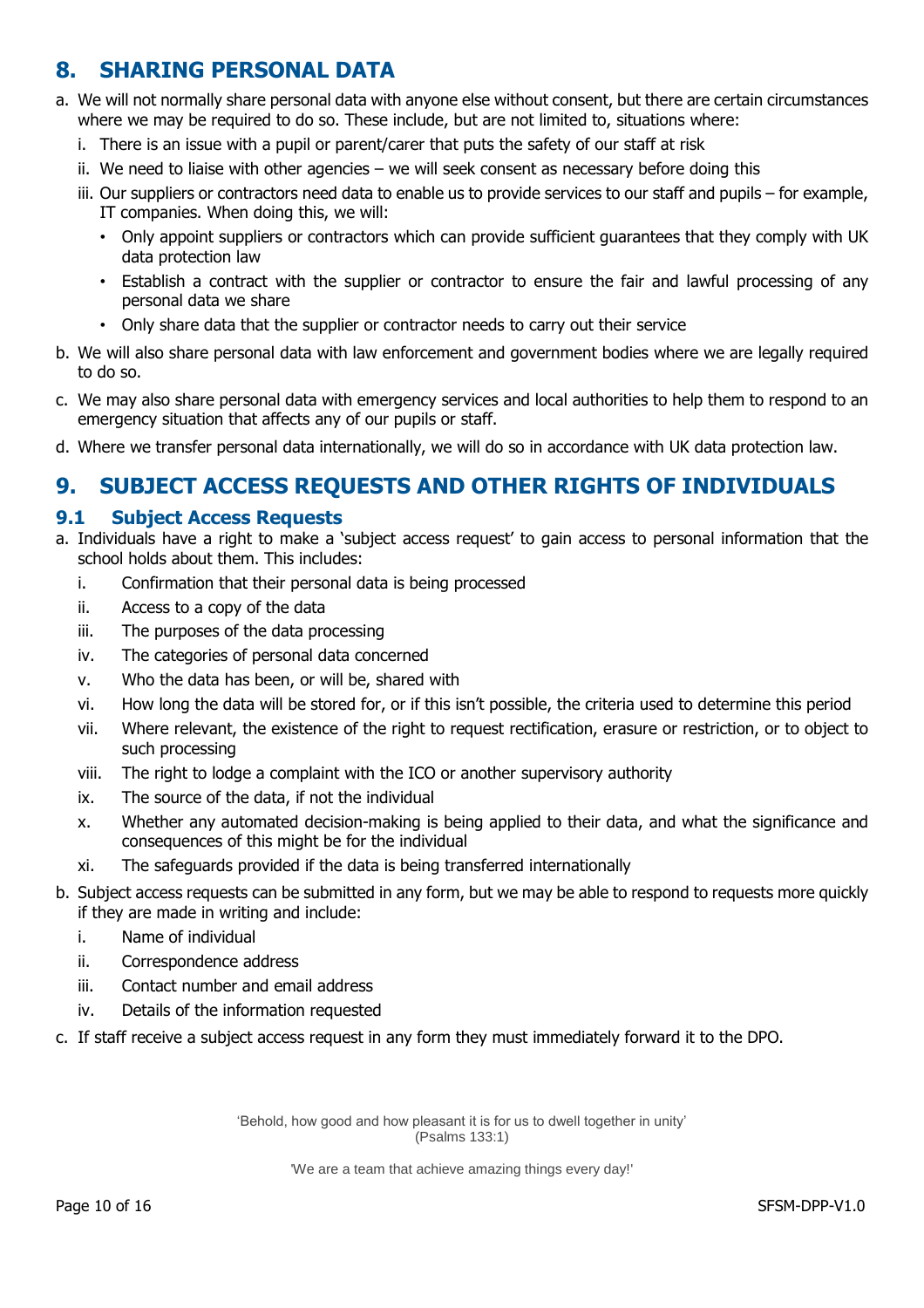#### **9.2 Children and Subject Access Requests**

- a. Personal data about a child belongs to that child, and not the child's parents or carers. For a parent or carer to make a subject access request with respect to their child, the child must either be unable to understand their rights and the implications of a subject access request, or have given their consent.
- b. Children below the age of 12 are generally not regarded to be mature enough to understand their rights and the implications of a subject access request. Therefore, most subject access requests from parents or carers of pupils at our school may be granted without the express permission of the pupil. This is not a rule and a pupil's ability to understand their rights will always be judged on a case-by-case basis.

#### **9.3 Responding to Subject Access Requests**

- a. When responding to requests, we:
	- i. May ask the individual to provide 2 forms of identification
	- ii. May contact the individual via phone to confirm the request was made
	- iii. Will respond without delay and within 1 month of receipt of the request (or receipt of the additional information needed to confirm identity, where relevant)
	- iv. Will provide the information free of charge
	- v. May tell the individual we will comply within 3 months of receipt of the request, where a request is complex or numerous. We will inform the individual of this within 1 month, and explain why the extension is necessary
- b. We may not disclose information for a variety of reasons, such as if it:
	- i. Might cause serious harm to the physical or mental health of the pupil or another individual
	- ii. Would reveal that the child is being or has been abused, or is at risk of abuse, where the disclosure of that information would not be in the child's best interests
	- iii. Would include another person's personal data that we can't reasonably anonymise, and we don't have the other person's consent and it would be unreasonable to proceed without it
	- iv. Is part of certain sensitive documents, such as those related to crime, immigration, legal proceedings or legal professional privilege, management forecasts, negotiations, confidential references, or exam scripts
- c. If the request is unfounded or excessive, we may refuse to act on it, or charge a reasonable fee to cover administrative costs. We will take into account whether the request is repetitive in nature when making this decision.
- d. When we refuse a request, we will tell the individual why, and tell them they have the right to complain to the ICO or they can seek to enforce their subject access right through the courts.

#### **9.4 Other Data Protection Rights of the Individual**

- a. In addition to the right to make a subject access request (see above), and to receive information when we are collecting their data about how we use and process it (see section 7), individuals also have the right to:
	- i. Withdraw their consent to processing at any time
	- ii. Ask us to rectify, erase or restrict processing of their personal data (in certain circumstances)
	- iii. Prevent use of their personal data for direct marketing
	- iv. Object to processing which has been justified on the basis of public interest, official authority or legitimate interests
	- v. Challenge decisions based solely on automated decision making or profiling (i.e. making decisions or evaluating certain things about an individual based on their personal data with no human involvement)
	- vi. Be notified of a data breach (in certain circumstances)
	- vii. Make a complaint to the ICO
	- viii. Ask for their personal data to be transferred to a third party in a structured, commonly used and machinereadable format (in certain circumstances)

'Behold, how good and how pleasant it is for us to dwell together in unity' (Psalms 133:1)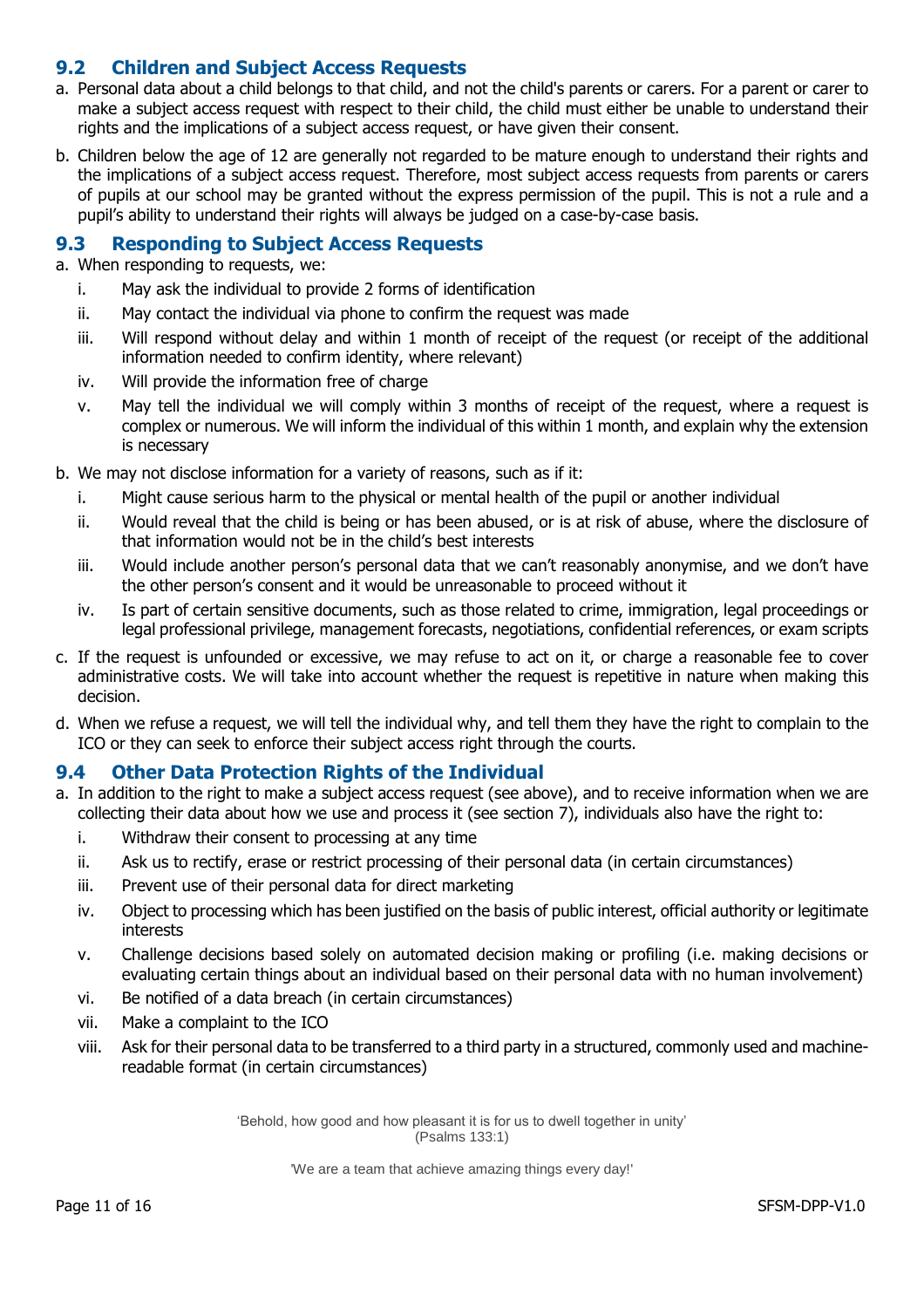b. Individuals should submit any request to exercise these rights to the DPO. If staff receive such a request, they must immediately forward it to the DPO.

## **10. PARENTAL REQUESTS TO SEE THE EDUCATIONAL RECORD**

- a. Parents, or those with parental responsibility, have a legal right to free access to their child's educational record (which includes most information about a pupil) within 15 school days of receipt of a written request.
- b. If the request is for a copy of the educational record, the school may charge a fee to cover the cost of supplying it.
- c. This right applies as long as the pupil concerned is aged under 18.
- d. There are certain circumstances in which this right can be denied, such as if releasing the information might cause serious harm to the physical or mental health of the pupil or another individual, or if it would mean releasing exam marks before they are officially announced.

## **11. BIOMETRIC RECOGNITION SYSTEMS**

The school do not use a biometric recognition system.

## **12. CCTV**

- a. We use CCTV in various locations around the school site to ensure it remains safe. We will adhere to the ICO's code of [practice](https://ico.org.uk/media/for-organisations/documents/1542/cctv-code-of-practice.pdf) for the use of CCTV.
- b. We do not need to ask individuals' permission to use CCTV, but we make it clear where individuals are being recorded. Security cameras are clearly visible and accompanied by prominent signs explaining that CCTV is in use.
- c. Any enquiries about the CCTV system should be directed to Martin Kyle, Headteacher.

## **13. PHOTOGRAPHS AND VIDEOS**

- a. As part of our school activities, we may take photographs and record images of individuals within our school.
- b. We will obtain written consent from parents/carers for photographs and videos to be taken of their child for communication, marketing and promotional materials. We will clearly explain how the photograph and/or video will be used to both the parent/carer and pupil.
- c. Any photographs and videos taken by parents/carers at school events for their own personal use are not covered by data protection legislation. However, we will ask that photos or videos with other pupils are not shared publicly on social media for safeguarding reasons, unless all the relevant parents/carers have agreed to this.
- d. Where we need parental consent, we will clearly explain how the photograph and/or video will be used to both the parent/carer and pupil. Where we don't need parental consent, we will clearly explain to the pupil how the photograph and/or video will be used.
- e. Any photographs and videos taken by parents/carers at school events for their own personal use are not covered by data protection legislation. However, we will ask that photos or videos with other pupils are not shared publicly on social media for safeguarding reasons, unless all the relevant parents/carers (or pupils where appropriate) have agreed to this.
- f. Where the school takes photographs and videos, uses may include:
	- i. Within school on notice boards and in school magazines, brochures, newsletters, etc.
	- ii. Outside of school by external agencies such as the school photographer, newspapers, campaigns
	- iii. Online on our school website or social media pages

'Behold, how good and how pleasant it is for us to dwell together in unity' (Psalms 133:1)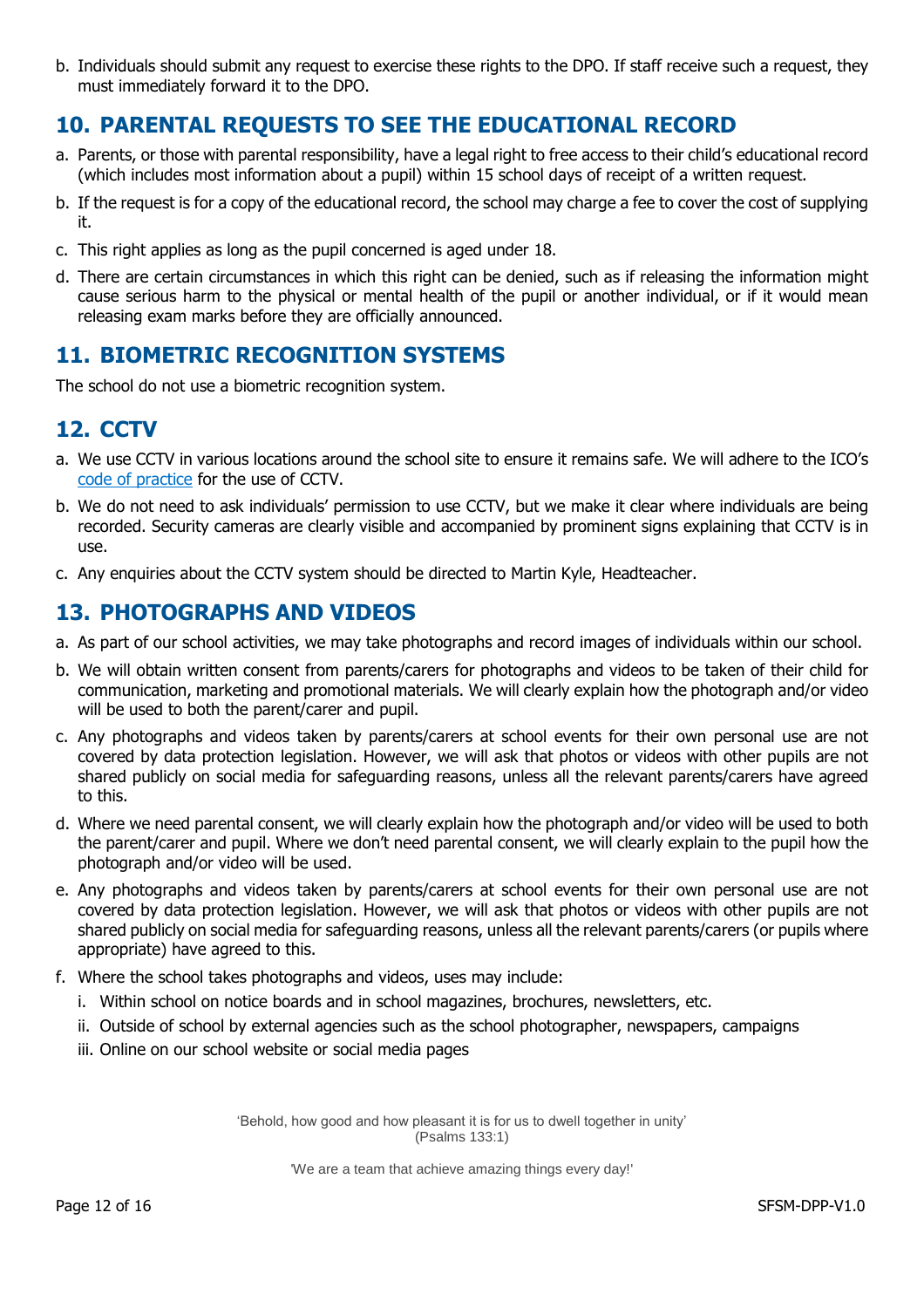- g. Consent can be refused or withdrawn at any time. If consent is withdrawn, we will delete the photograph or video and not distribute it further.
- h. When using photographs and videos in this way we will not accompany them with any other personal information about the child, to ensure they cannot be identified.

## **14. DATA PROTECTION BY DESIGN AND FAULT**

- a. We will put measures in place to show that we have integrated data protection into all of our data processing activities, including:
	- i. Appointing a suitably qualified DPO, and ensuring they have the necessary resources to fulfil their duties and maintain their expert knowledge
	- ii. Only processing personal data that is necessary for each specific purpose of processing, and always in line with the data protection principles set out in relevant data protection law (see section 6)
	- iii. Completing data protection impact assessments where the school's processing of personal data presents a high risk to rights and freedoms of individuals, and when introducing new technologies (the DPO will advise on this process)
	- iv. Integrating data protection into internal documents including this policy, any related policies and privacy notices
	- v. Regularly training members of staff on data protection law, this policy, any related policies and any other data protection matters; we will also keep a record of attendance
	- vi. Regularly conducting reviews and audits to test our privacy measures and make sure we are compliant
	- vii.Appropriate safeguards being put in place if we transfer any personal data outside of the UK, where different data protection laws may apply

viii. Maintaining records of our processing activities, including:

- For the benefit of data subjects, making available the name and contact details of our school and DPO and all information we are required to share about how we use and process their personal data (via our privacy notices)
- For all personal data that we hold, maintaining an internal record of the type of data, type of data subject, how and why we are using the data, any third-party recipients, any transfers outside of the UK and the safeguards for those, retention periods and how we are keeping the data secure

## **15. DATA SECURITY AND STORAGE OF RECORDS**

- a. We will protect personal data and keep it safe from unauthorised or unlawful access, alteration, processing or disclosure, and against accidental or unlawful loss, destruction or damage.
- b. In particular:
	- i. Paper-based records and portable electronic devices, such as laptops and hard drives that contain personal data, are kept under lock and key when not in use
	- ii. Papers containing confidential personal data must not be left on office and classroom desks, on staffroom tables, or left anywhere else where there is general access
	- iii. Where personal information needs to be taken off site, staff must sign it in and out from the school office
	- iv. Passwords that are at least 10 characters long containing letters and numbers are used to access school computers, laptops and other electronic devices. Staff and pupils are reminded that they should not reuse passwords from other sites
	- v. Encryption software is used to protect all portable devices and removable media, such as laptops and USB devices

'Behold, how good and how pleasant it is for us to dwell together in unity' (Psalms 133:1)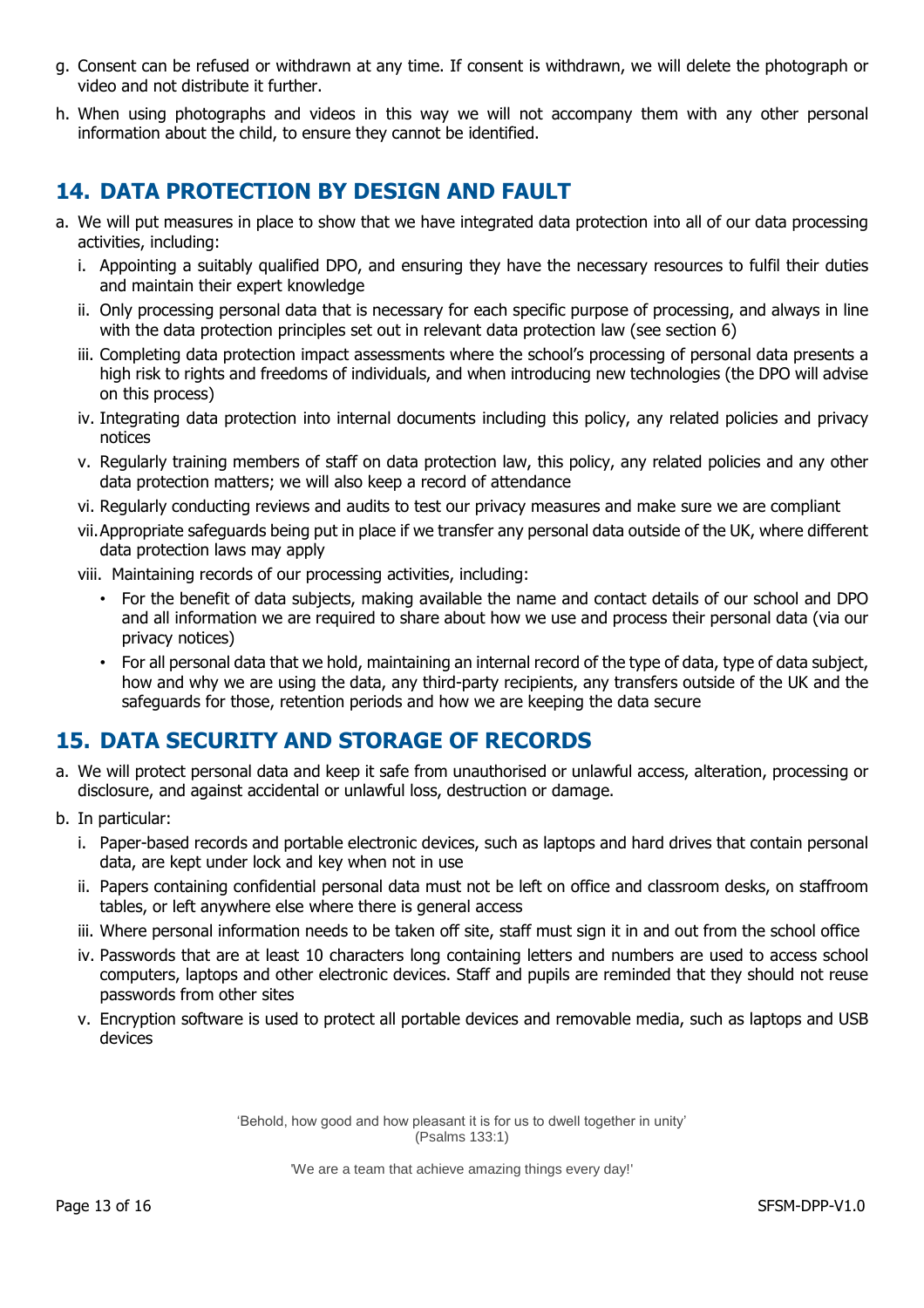- vi. Staff, pupils or governors who store personal information on their personal devices are expected to follow the same security procedures as for school-owned equipment (see our online safey policy and staff behaviour policy)
- vii.Where we need to share personal data with a third party, we carry out due diligence and take reasonable steps to ensure it is stored securely and adequately protected (see section 8)

## **16. DISPOSAL OF RECORDS**

- a. Personal data that is no longer needed will be disposed of securely. Personal data that has become inaccurate or out of date will also be disposed of securely, where we cannot or do not need to rectify or update it.
- b. For example, we will shred or incinerate paper-based records, and overwrite or delete electronic files. We may also use a third party to safely dispose of records on the school's behalf. If we do so, we will require the third party to provide sufficient guarantees that it complies with data protection law.

## **17. PERSONAL DATA BREACHES**

- a. The school will make all reasonable endeavours to ensure that there are no personal data breaches.
- b. In the unlikely event of a suspected data breach, we will follow the procedure set out in appendix 1.
- c. When appropriate, we will report the data breach to the ICO within 72 hours after becoming aware of it. Such breaches in a school context may include, but are not limited to:
	- i. A non-anonymised dataset being published on the school website which shows the exam results of pupils eligible for the pupil premium
	- ii. Safeguarding information being made available to an unauthorised person
	- iii. The theft of a school laptop containing non-encrypted personal data about pupils

#### **18. TRAINING**

- a. All staff and governors are provided with data protection training as part of their induction process.
- b. Data protection will also form part of continuing professional development, where changes to legislation, guidance or the school's processes make it necessary.

## **19. MONITORING ARRANGEMENTS**

- a. The DPO is responsible for monitoring and reviewing this policy.
- b. This policy will be reviewed annually and approved by the Full Governing Committee.

## **20. LINKS WITH OTHER POLICIES**

- a. This data protection policy is linked to our:
	- i. Freedom of information publication scheme
	- ii. Acceptable use of IT policy
	- iii. Staff Behaviour Policy
	- iv. Safeguarding Policy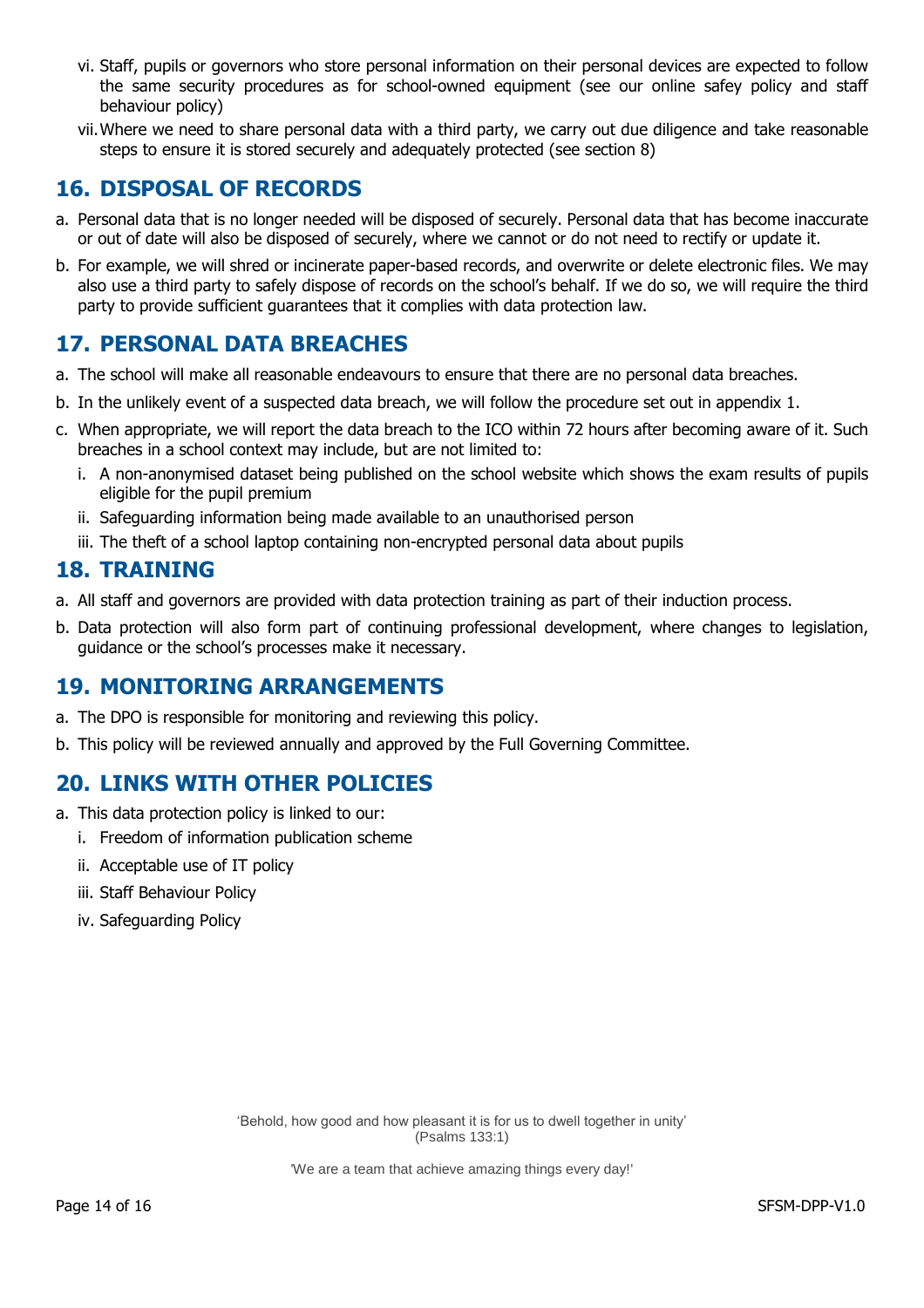## **Appendix A**

#### **Personal Data Breach Procedure**

- a. This procedure is based on [guidance](https://ico.org.uk/for-organisations/guide-to-the-general-data-protection-regulation-gdpr/personal-data-breaches/) on personal data breaches produced by the Information Commissioner's Office (ICO).
- b. On finding or causing a breach, or potential breach, the staff member, governor or data processor must immediately notify the data protection officer (DPO) by using a dedicated email address.
- c. The DPO will investigate the report, and determine whether a breach has occurred. To decide, the DPO will consider whether personal data has been accidentally or unlawfully:
	- i. Lost
	- ii. Stolen
	- iii. Destroyed
	- iv. Altered
	- v. Disclosed or made available where it should not have been
	- vi. Made available to unauthorised people
- d. Staff and governors will cooperate with the investigation (including allowing access to information and responding to questions). The investigation will not be treated as a disciplinary investigation
- e. If a breach has occurred or it is considered to be likely that is the case, the DPO will alert the headteacher and the chair of governors
- f. The DPO will make all reasonable efforts to contain and minimise the impact of the breach. Relevant staff members or data processors should help the DPO with this where necessary, and the DPO should take external advice when required (e.g. from IT providers). (See the actions relevant to specific data types at the end of this procedure)
- g. The DPO will assess the potential consequences (based on how serious they are and how likely they are to happen) before and after the implementation of steps to mitigate the consequences
- h. The DPO will work out whether the breach must be reported to the ICO and the individuals affected using the ICO's [self-assessment](https://ico.org.uk/for-organisations/report-a-breach/personal-data-breach-assessment/) tool
- i. The DPO will document the decisions (either way), in case the decisions are challenged at a later date by the ICO or an individual affected by the breach. Documented decisions are stored electronically with access limited to the SLT.
- j. Where the ICO must be notified, the DPO will do this via the 'report a [breach'](https://ico.org.uk/for-organisations/report-a-breach/) page of the ICO website, or through its breach report line (0303 123 1113), within 72 hours of the school's awareness of the breach. As required, the DPO will set out:
	- i. A description of the nature of the personal data breach including, where possible:
		- The categories and approximate number of individuals concerned
		- The categories and approximate number of personal data records concerned
	- i. The name and contact details of the DPO
	- ii. A description of the likely consequences of the personal data breach
	- iii. A description of the measures that have been, or will be taken, to deal with the breach and mitigate any possible adverse effects on the individual(s) concerned
- k. If all the above details are not yet known, the DPO will report as much as they can within 72 hours of the school's awareness of the breach. The report will explain that there is a delay, the reasons why, and when the DPO expects to have further information. The DPO will submit the remaining information as soon as possible
- l. Where the school is required to communicate with individuals whose personal data has been breached, the DPO will tell them in writing. This notification will set out:

'Behold, how good and how pleasant it is for us to dwell together in unity' (Psalms 133:1)